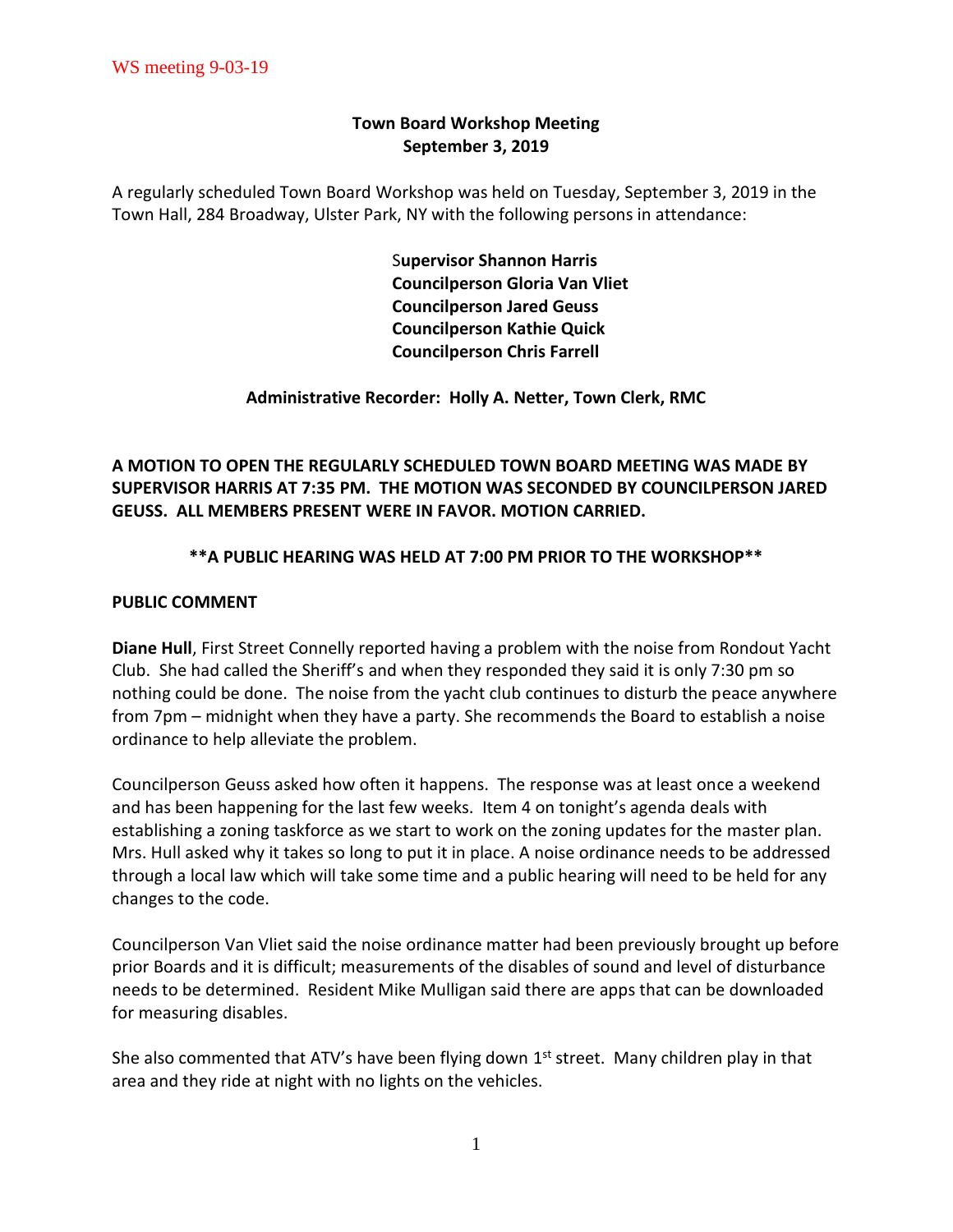**Don Carragher**, Rt 213 St. Remy said some towns in the area have started a taskforce to investigate Airbnb legislation and permitting controls because they include noise ordinances, violations and uses of private property. He asked if Esopus is addressing those issues. Supervisor Harris said the Town has discussed requiring inspections of the Airbnbs. The Zoning Taskforce will look at a comprehensive update to the zoning code to address them. According to Councilperson Jared Geuss, the County is also working on a blanket coverage that we may be able to join in on.

# **RESOLUTION AND ORDER AFTER PUBLIC HEARING APPROVING A WATER TREATMENT AND DISTRIBUTION IMPROVEMENT PROJECT FOR PORT EWEN WATER DISTRICT IN THE TOWN OF ESOPUS, IN THE COUNTY OF ULSTER, STATE OF NEW YORK, PURSUANT TO SECTION 202-b OF THE TOWN LAW**

**WHEREAS**, the Town Board of the Town of Esopus (herein called "Town Board" and "Town"), respectively, in the County of Ulster, New York, on behalf of the Port Ewen Water District, in the Town (herein called "District"), requested T&B Engineering, P.C., engineers duly licensed by the State of New York (herein called "Engineer") to prepare an engineer's report for the improvement of facilities of the District, consisting of water treatment plant improvements and installation of new water mains to replace existing distribution lines, including original furnishings, equipment, machinery and apparatus required therefore, described as Alternative 2 in the "Drinking Water Infrastructure Capital Improvement Plan" for Port Ewen Water District prepared by the Engineer dated August 2019. Pursuant to the direction of the Town Board, the Engineer has completed and filed with the Town Board such engineer's report for the increase and improvement of facilities of the District; and the Engineer has estimated the total cost thereof not to exceed \$4,274,000;

**WHEREAS**, the Engineer completed such engineer's report and filed the same with the Town Board, and the Town Board thereafter adopted an order describing in general terms the proposed improvement of facilities, specifying the estimated total cost thereof and stating that the Town Board would meet to hear all persons interested in said improvement of facilities on September 3, 2019 at 7:00 p.m. (Prevailing Time) at the Town Hall in the Town; and

**WHEREAS,** notice of such order was published and posted pursuant to the provisions of 202-b of the Town Law; and

**WHEREAS**, such Public Hearing was duly held by the Town Board on this 3rd day of September, 2019 at 7:00 p.m. (Prevailing Time) at the Town Hall in the Town, and considerable discussion on the matter having been had and all persons desiring to be heard having been heard, including those in favor of and those in opposition to said improvement of the facilities; and

**WHEREAS**, it has been determined that the aforesaid purpose constitutes a Type II Action as defined under the State Environmental Quality Review Regulations, 6 NYCRR Part 617, which has been determined under SEQR not to have a significant impact on the environment; and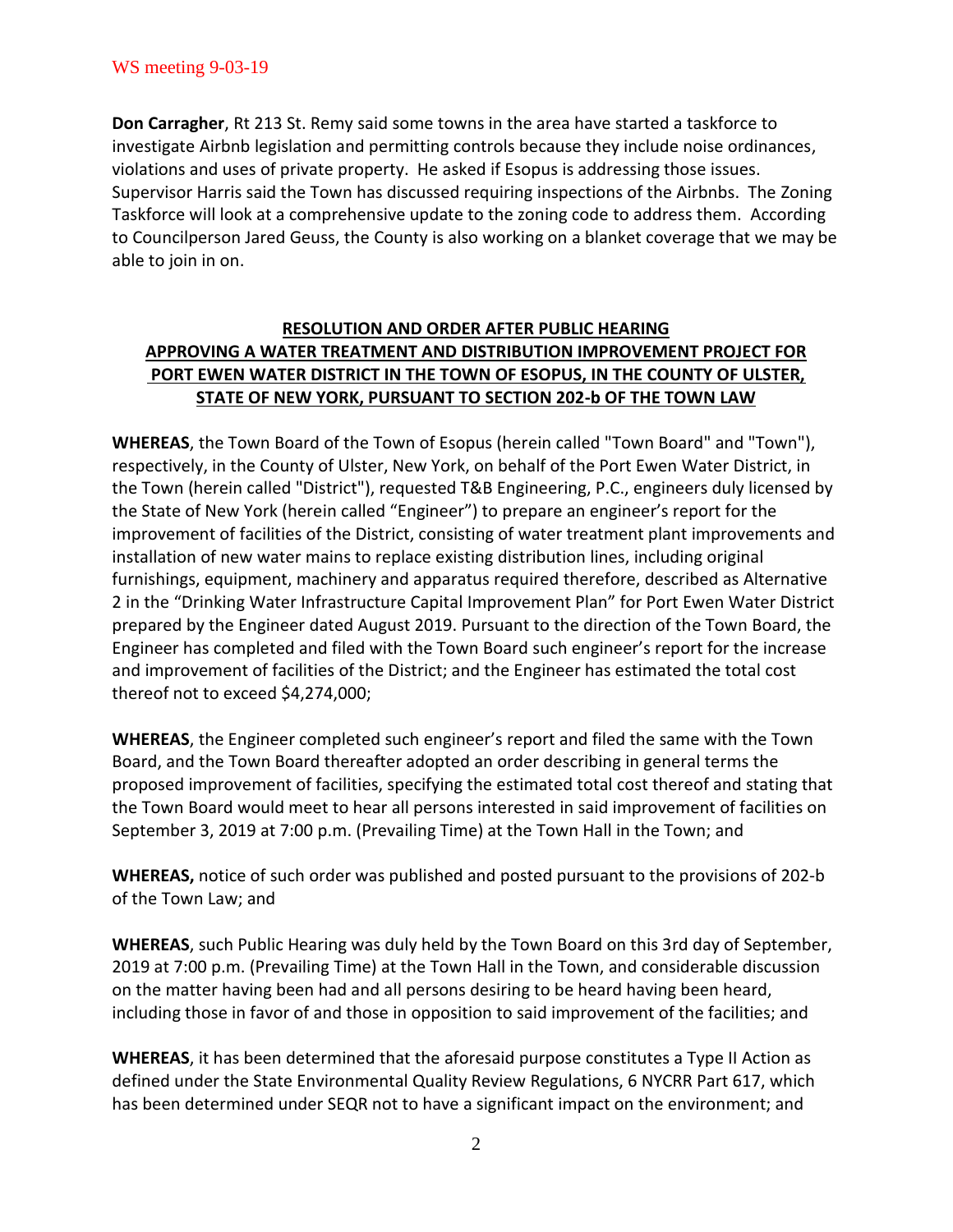**WHEREAS,** the Town Board and the Town have complied in every respect with all applicable federal, state and local laws and regulations regarding environmental matters including compliance with the New York State Environmental Quality Review Act, comprising Article 8 of the Environmental Conservation Law;

**NOW, THEREFORE BE IT RESOLVED,** by the Town Board of the Town of Esopus as follows: 1. On the basis of the information given at such hearing, it is hereby determined that it is in the public interest to improve the facilities of the District as hereinabove described and referred to at the estimated total cost of \$4,274,000. 2. It is hereby ordered that the facilities of the District shall be so improved. 3. Definite plans, specifications, and a careful estimate of the expense of the improvement are hereby directed to be prepared and the Attorneys for the Town are hereby directed to assist in the preparation of a proposed contract and to submit the same to this Town Board for examination and approval. 4. This Resolution shall take effect immediately.

| <b>Resolution offered by:</b> | <b>Supervisor Shannon Harris</b>   |
|-------------------------------|------------------------------------|
| Seconded by:                  | <b>Councilperson Chris Farrell</b> |

**The question of the adoption of the foregoing resolution was duly put to vote on a roll call, which resulted as follows:**

| <b>Supervisor Shannon Harris</b>      | <b>Voting AYE</b>     |
|---------------------------------------|-----------------------|
| <b>Councilperson Gloria Van Vliet</b> | <b>Voting Abstain</b> |
| <b>Councilperson Jared Geuss</b>      | <b>Voting AYE</b>     |
| <b>Councilperson Kathie Quick</b>     | <b>Voting AYE</b>     |
| <b>Councilperson Chris Farrell</b>    | <b>Voting AYE</b>     |

**The foregoing resolution was thereupon declared duly adopted upon a vote of 4 Aye, 1 Abstain.**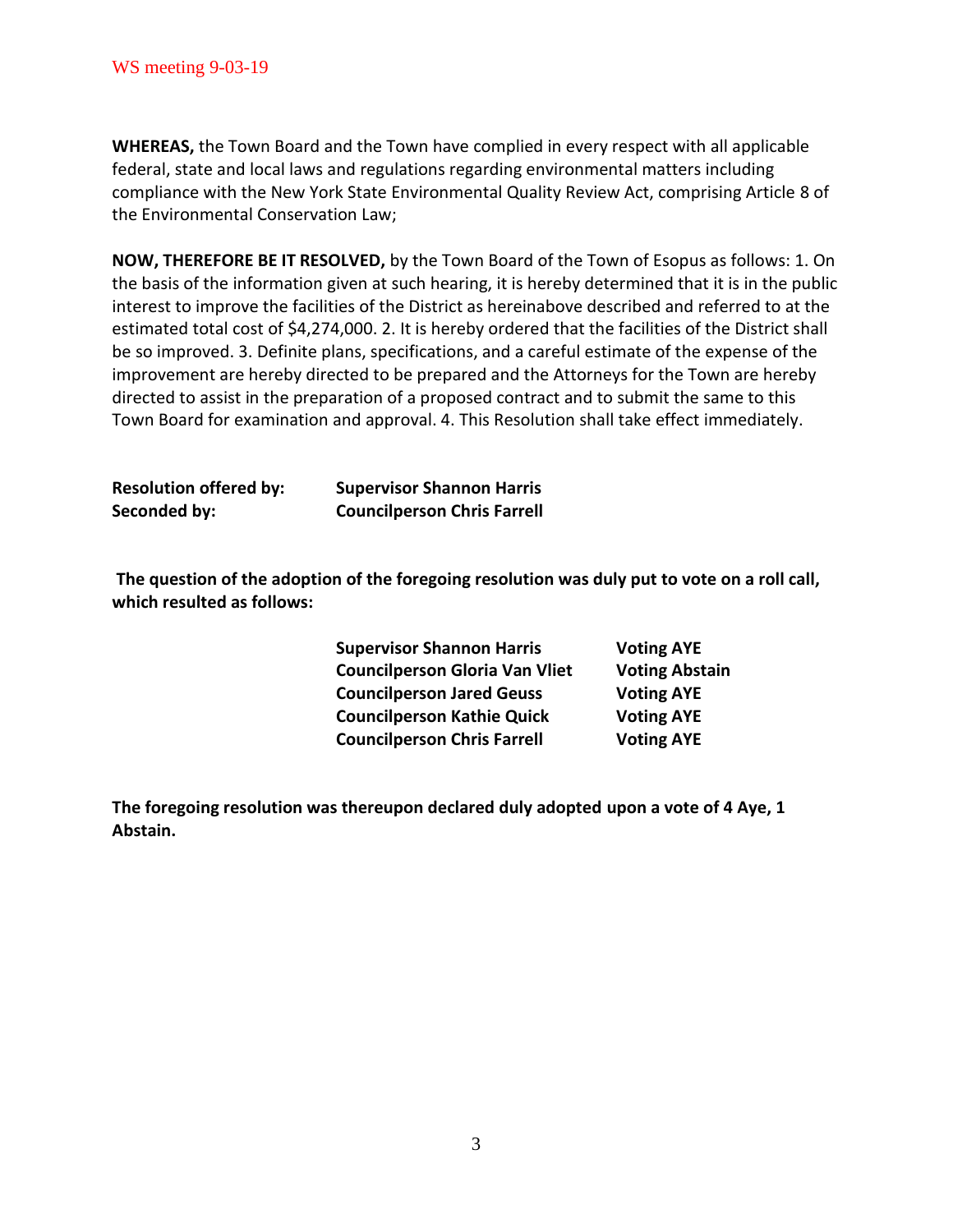## **BOND RESOLUTION DATED SEPTEMBER 3, 2019**

# **A RESOLUTION AUTHORIZING THE ISSUANCE OF SERIAL BONDS OF THE TOWN OF ESOPUS, ULSTER COUNTY, NEW YORK IN AN AGGREGATE PRINCIPAL AMOUNT NOT TO EXCEED \$4,274,000 PURSUANT TO THE LOCAL FINANCE LAW TO FINANCE A WATER TREATMENT AND DISTRIBUTION IMPROVEMENT PROJECT FOR PORT EWEN WATER DISTRICT IN THE TOWN OF ESOPUS, NEW YORK, AND DELEGATING CERTAIN POWERS IN CONNECTION THEREWITH TO THE TOWN SUPERVISOR**

**BE IT RESOLVED**, by the Town Board of the Town of Esopus, Ulster County, New York (the "Town") (by the favorable vote of not less than two-thirds of all of the members of the Board) as follows:

SECTION 1. Water treatment plant improvements and installation of new water mains to replace existing distribution lines, including original furnishings, equipment, machinery and apparatus required therefor, is hereby authorized at an estimated maximum cost of \$4,274,000, and said amount is hereby appropriated therefor. It is hereby determined that said purpose is an object or purpose described in subdivision 1 of paragraph a of Section 11 of the Local Finance Law, and that the period of probable usefulness of said purpose is forty years.

SECTION 2. It is hereby determined that the aforesaid purpose constitutes a Type II action as defined under the State Environmental Quality Review Regulations, 6 NYCRR Part 617, which has been determined under SEQRA not to have a significant impact on the environment.

SECTION 3. It is hereby determined that the proposed maturity of the obligations authorized by this resolution will be in excess of five years from the original date of issuance of such obligation.

SECTION 4. The Town Board plans to finance the total cost of said purpose by the issuance of serial bonds of the Town in an amount not to exceed \$4,274,000, hereby authorized to be issued therefor pursuant to the Local Finance Law.

SECTION 5. Current funds are not required to be provided prior to the issuance of the bonds authorized by this resolution or any notes issued in anticipation of said bonds.

SECTION 6. The proceeds of the bonds herein authorized and any bond anticipation notes issued in anticipation of said bonds may be applied to reimburse the Town for expenditures made after the effective date of this resolution for the purpose for which said bonds are authorized. This resolution shall constitute a statement of official intent for purposes of Section 1.150-2 of the Treasury Regulations.

SECTION 7. Each of the bonds authorized by this resolution and any bond anticipation notes issued in anticipation of said bonds, shall contain the recital of validity prescribed by Section 52.00 of the Local Finance Law. The faith and credit of the Town are hereby irrevocably pledged for the payment of the principal of and interest on said bonds as the same respectively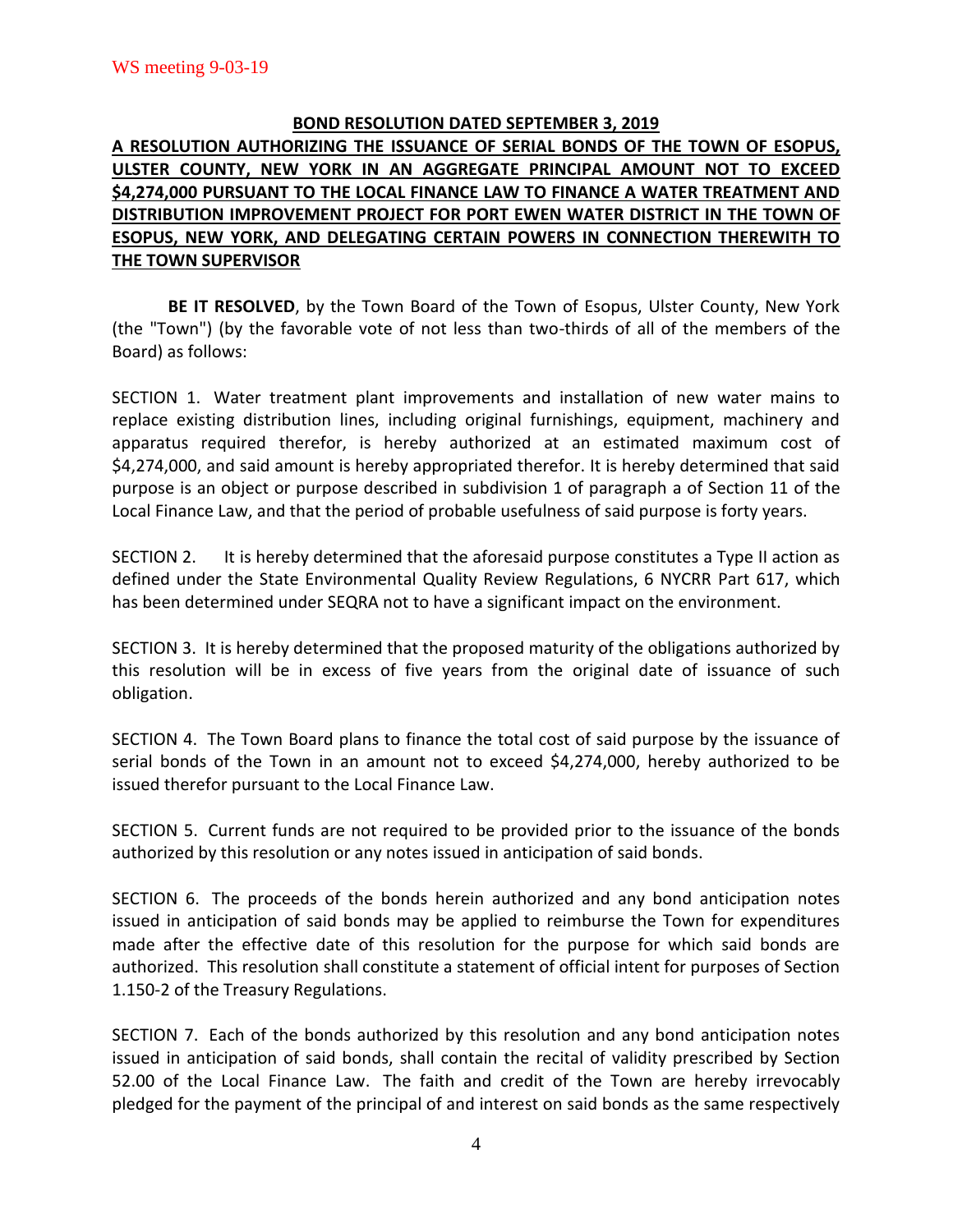become due and payable. An annual appropriation shall be made in each year sufficient to pay the principal of and interest on said bonds becoming due and payable in such year. To the extent not paid from other sources, there shall annually be levied on all the taxable real property of the Town a tax sufficient to pay the principal of and interest on said bonds as the same become due and payable.

SECTION 8. Subject to the terms and contents of this resolution and the Local Finance Law, and pursuant to the provisions of Sections 30.00, 50.00 and 56.00 to 63.00, inclusive, of said Law, the power to authorize bond anticipation notes in anticipation of the issuance of the serial bonds authorized by this resolution and the renewals of said notes and the power to prescribe the terms, form and contents of said serial bonds and said bond anticipation notes (including without limitation the date, denominations, maturities, interest payment dates, consolidation with other issues, and redemption rights), the power to determine to issue said bonds providing for substantially level or declining debt service, and the power to sell and deliver said serial bonds and any bond anticipation notes issued in anticipation of the issuance of such bonds, and the power to issue bonds as statutory installment bonds, is hereby delegated to the Town Supervisor, the Chief Fiscal Officer of the Town. The Town Supervisor is hereby authorized to sign any serial bonds issued pursuant to this resolution and any bond anticipation notes issued in anticipation of the issuance of said serial bonds, and the Town Clerk is hereby authorized to affix the corporate seal of the Town to any of said serial bonds or any bond anticipation notes and to attest such seal.

SECTION 9. The Town Supervisor is further authorized to take such actions and execute such documents as may be necessary to ensure the continued status of the interest on the bonds authorized by this resolution, and any notes issued in anticipation thereof, as excludable from gross income for federal income tax purposes pursuant to Section 103 of the Internal Revenue Code of 1986, as amended (the "Code") and to designate the bonds authorized by this resolution and any notes issued in anticipation thereof as "qualified tax-exempt bonds" for purposes of Section 265(b)(3)(B)(I) of the Code.

SECTION 10. The Supervisor is further authorized, in her discretion, to execute a note purchase agreement, project financing and loan agreement and any other agreements with the New York State Environmental Facilities Corporation and/or the New York State Department of Environmental Conservation and/or the New York State Department of Health, and amendments thereto, and to take such actions and execute such documents as may be necessary to provide for the financing or refinancing of the specific object or purpose set forth herein, or a portion thereof, by a serial bond and/or bond anticipation note issue of the Town and the sale of such issue or issues to the New York State Environmental Facilities Corporation or its designee.

SECTION 11. The validity of said serial bonds or of any bond anticipation notes issued in anticipation of the sale of said serial bonds may be contested only if: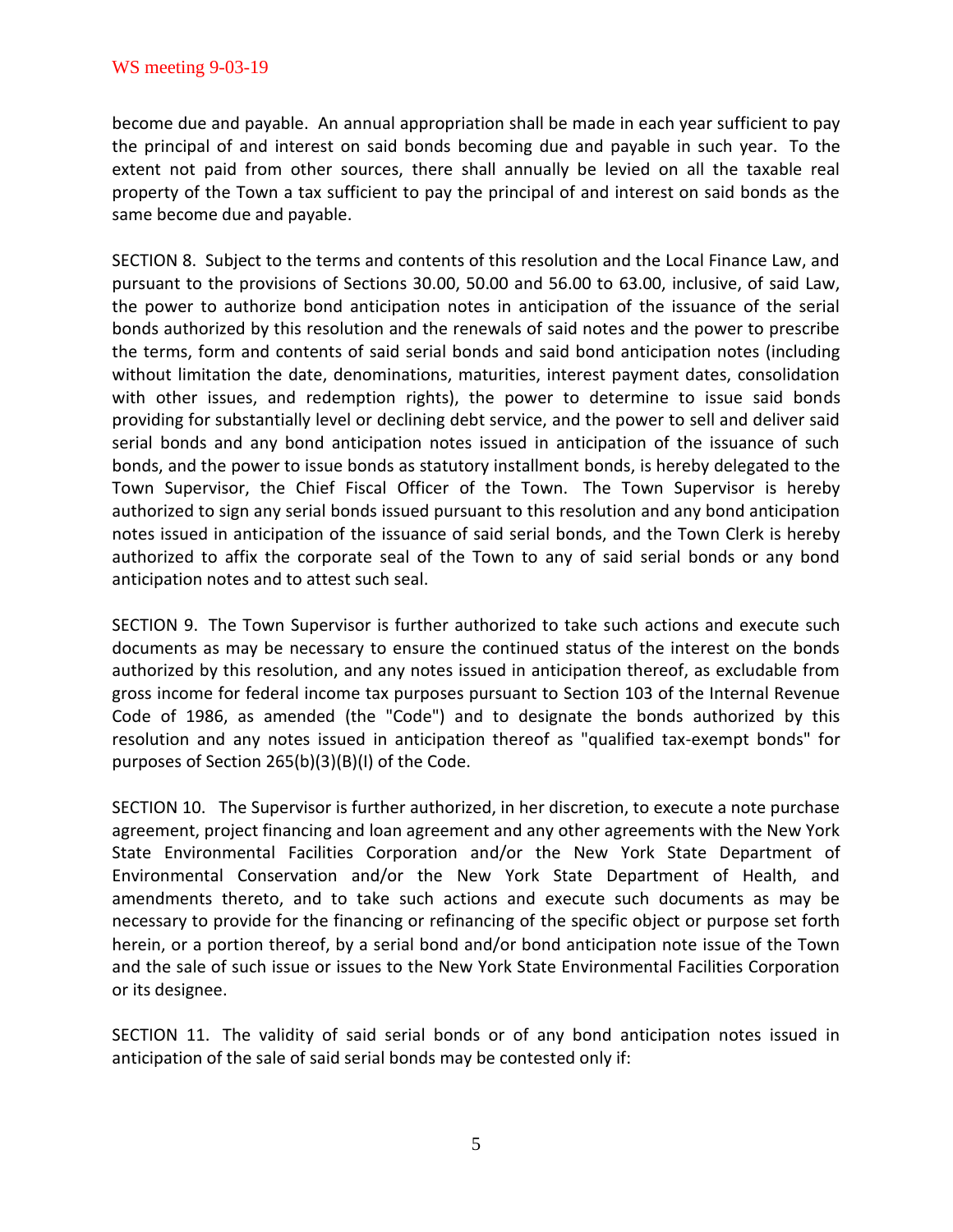(1) Such obligations are authorized for an object or purpose for which the Town is not authorized to expend money; or

(2) The provisions of law which should be complied with at the date of the publication of this resolution are not substantially complied with;

and an action, suit or proceeding contesting such validity is commenced within twenty days after the date of such publication; or

(3) Such obligations are authorized in violation of the provisions of the Constitution of New York.

SECTION 12. The Town Clerk is hereby authorized and directed to publish this resolution, or a summary thereof, together with a notice in substantially the form provided by Section 81.00 of the Local Finance Law, in the **Daily Freeman**, being a newspaper having a general circulation in the Town and hereby designated as the official newspaper of the Town for such publication.

SECTION 13. This resolution shall take effect immediately.

| <b>Resolution offered by:</b> | <b>Supervisor Shannon Harris</b>   |
|-------------------------------|------------------------------------|
| Seconded by:                  | <b>Councilperson Chris Farrell</b> |

**The question of the adoption of the foregoing resolution was duly put to vote on a roll call, which resulted as follows:**

| <b>Supervisor Shannon Harris</b>      | <b>Voting AYE</b> |
|---------------------------------------|-------------------|
| <b>Councilperson Gloria Van Vliet</b> | <b>Voting NO</b>  |
| <b>Councilperson Jared Geuss</b>      | <b>Voting AYE</b> |
| <b>Councilperson Kathie Quick</b>     | <b>Voting AYE</b> |
| <b>Councilperson Chris Farrell</b>    | <b>Voting AYE</b> |

## **The foregoing resolution was thereupon declared duly adopted with a vote of 1 Aye, 1 No.**

Councilperson Van Vliet said she is voting no because a bond resolution is in effect, legal and binding so at any point in time we could spend the \$4,274,000 even if we don't get the grant. There is nothing in the resolution stating we will not go ahead if we do not get the funding.

Councilperson Jared Geuss said it is an investment in our town. In the Comprehensive Plan and everywhere we look, people want economic development. If we are not investing in our infrastructure we are not going to attract developers or economic drivers. Our water district is prime real estate for those applicants. We need to take care of what we can to bring the taxes in to offset cost for a lot of our residents. Looking long term we have purchased the water tank which can be expanded should the district expand in the future.

Kathie Quick, seconded everything Jared said. One of the first questions developers ask when they come into town is about the water quality. It is very important if we want to move forward with the economic development of our town.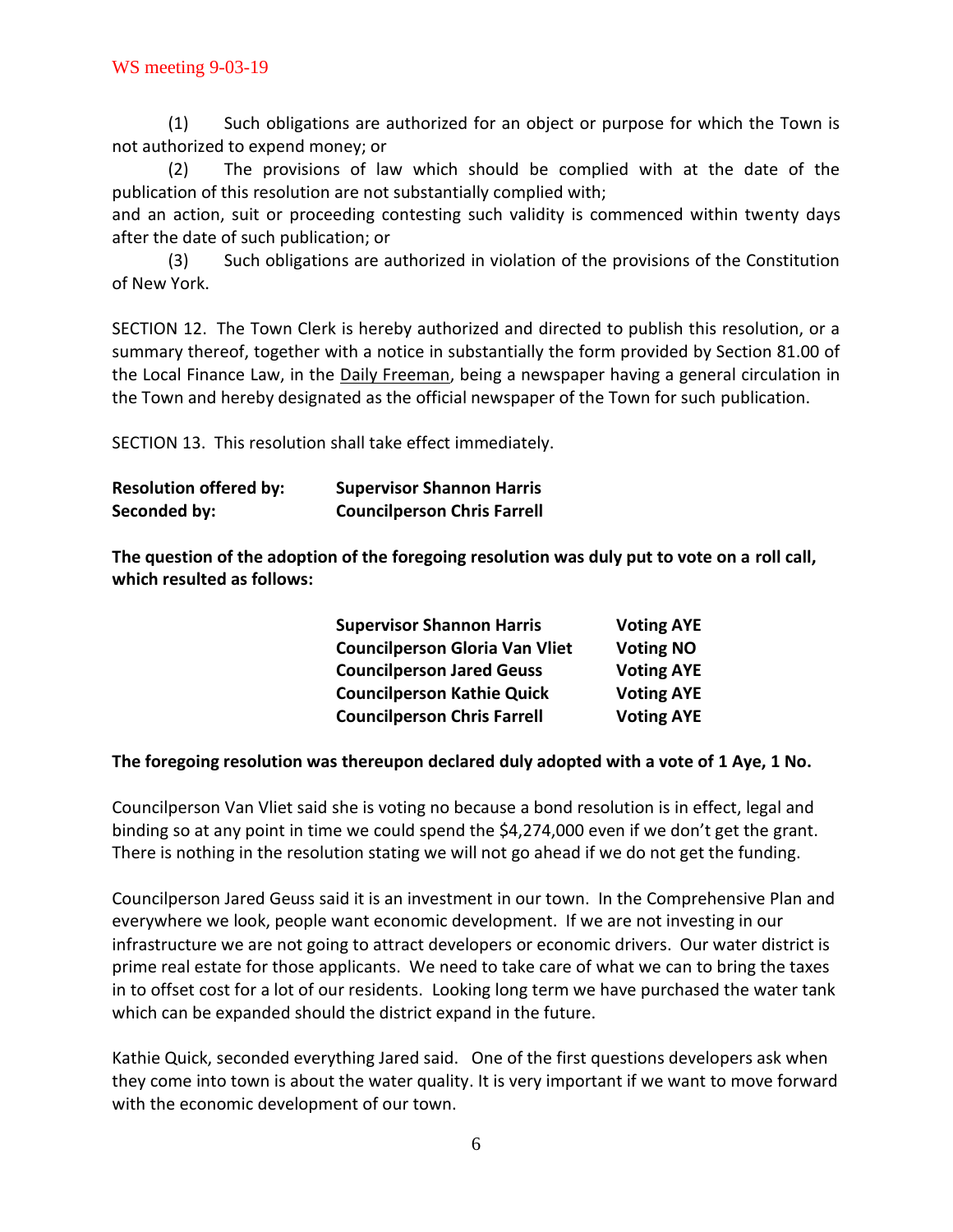Chris Farrell said when he campaigned one of the primary concerns of the residents in the water district was they needed improvement to the water system. He said he believes you are not going to attract business to the town unless you have a robust water system.

## **BRINNIER & LARIOS AMENDED CONTRACT**

The contract with Brinnier & Larios was originally approved without ownership of the property for the water tank therefore an update to the contract is needed. The amount needs to be amended from \$157,000 - \$180,000. Don Kiernan said Brinnier & Larios has done a lot of additional work over the past few months which was not in the original contract. Erin Moore said she felt this was a fair price for the scope of work.

## **A MOTION WAS MADE BY COUNCILPERSON CHRIS FARRELL TO AUTHORIZE SUPERVISOR HARRIS TO SIGN THE AMENDED CONTRACT WITH BRINNIER & LARIOS FOR THE REVISION TO THE SCOPE OF WORK IN THE AMOUNT OF \$180,000. THE MOTION WAS SECONDED BY COUNCILPERSON KATHIE QUICK. ALL MEMBERS PRESENT WERE IN FAVOR. MOTION CARRIED.**

## **LOCAL LAW UPDATES**

The draft updates for the following local laws were discussed.

Chapter 98 – Park Rules and Regulations TABLED Miscommunication the attorney should have addressed illegal dumping throughout the town not just parks- item was tabled until a new draft can be obtained.

Chapter 101 – Rental property registration and inspection, Councilperson Geuss had a few issues with this law and he was not finished reviewing it.

Chapter 123-10, 13, 61 – Commercial event venues including an update to the land use table,

Chapter 123-26 – Expedited due process for enforcement and penalties for offenses, and

Chapter 123-61 – Amendment to add the definition of a family.

Councilperson Jared Geuss had a few issues with a few of the draft laws. He will work with Attorney Kyle Barnett to change verbiage which will satisfy all parties prior to next meeting

Once the revisions are made the Town Board can introduce the laws, make a resolution to schedule a public hearing 45+ days out to allow time for the Esopus Planning Board and UC Planning Board to review the laws; this will expedite the process.

Councilperson Farrell said why couldn't we have a draft Local Law by the next meeting to address the Noise Ordinance? Supervisor Harris said they had discussed the idea when they were working on the Comprehensive Plan and the business owners had many objections that it would harm their business. Laws were pulled from successful towns such as Saugerties,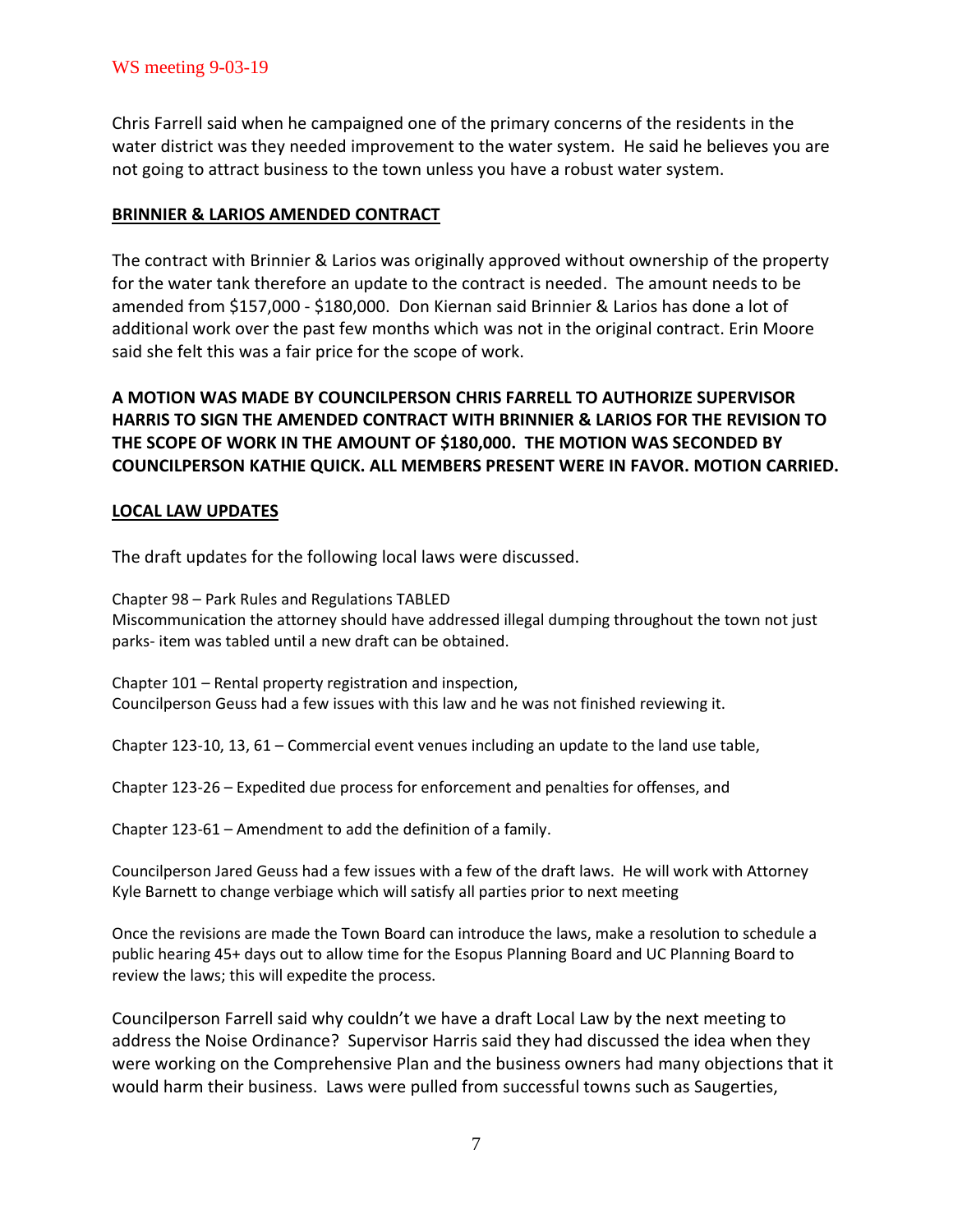Rhinebeck, all different areas. All towns are different, so they have to really break the law down. It became very complex and the comprehensive plan committee decided it should be looked into by the Zoning Taskforce who can make recommendations to the Board. Chris Farrell commented that he hopes when the taskforce looks at it they have a balance of quality of life vs. business opportunities to meet the needs of everyone.

### **ESTABLISHMENT OF ZONING TASKFORCE**

The Board discussed membership and the schedule for the zoning update process. A motion to create the ad hock committee will need to be made at a future meeting.

### **TRANSFER STATION**

The Transfer Station has new Sunday Hours from 1-3 PM but they are not attracting customers. Supervisor Harris asked if we should consider ending Sunday program early if revenue trends under \$300 continue to occur. The Board will continue the trial hours through the month of September and will continue to get updates on the usage. Chris Farrell suggested getting the Boy Scouts to distribute flyers with the Transfer Station information and Sunday hours at the Family Movie Night at Ross Park on September 28<sup>th</sup>.

### **9W LANDSCAPING**.

NYSDOT will replace unhealthy tree species on Broadway in Port Ewen in Spring 2020.

### **RECKLESS ATV ACTIVITY**

Legal and law enforcement guidance regarding recent ATV sightings and collisions was distributed to the Board. A copy of McKinney's Vehicle and Traffic Law section 2403 and 2405 was provided to the Board. If someone sees illegal activity they should video it and report it to the Sheriffs' Department.

### **REPLACING LIGHT AT CHURCH HILL & RT 213 IN RIFTON**

A resident requested the light to be put back on pole #122323 in Rifton on the intersection of Route 213 and Church Hill Road. Councilperson Chris Farrell asked if it was possibly a private light and the owner no longer wanted it. A history of the pole is needed to find out whether the pole is customer or company owned prior to the Board making a decision.

### **UPCOMING EVENTS:**

Thu, **Sep 5** – Open Town Board budget workshop meeting starts at 9:00 AM at Town Hall.

Tue, **Sep 10** – Heavenly Valley residents special drainage meeting at 5:00 PM at Town Hall.

Tue, **Sep 17**, 7:30 PM – Town Board Meeting (televised on Channel 23).

Thu, **Sep** 19, 7 PM – Sexual Harassment Training option #1 NYS municipal required classroom training. Fri, **Sep 20**, 9 AM – Sexual Harassment Training option #2 for those who could not make Thursday's class.

Wed, **Sep 25** – Kick off Zoning Update Taskforce at 4:30 PM. Also, Esopus Riverfront Access Study group meets at 7 PM, Esopus Town Hall.